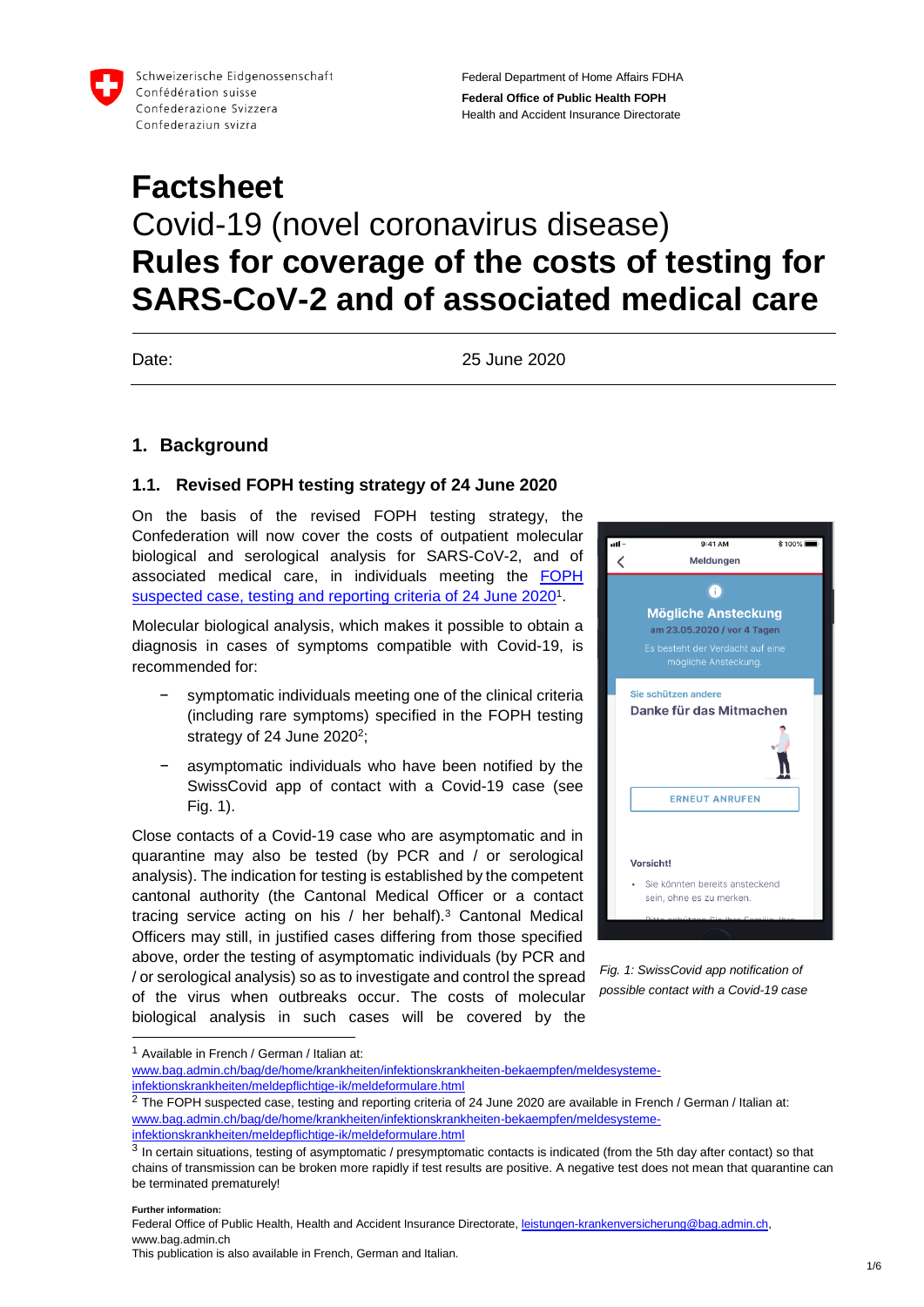Confederation. The costs of serological analysis will only be covered by the Confederation if they are explicitly ordered by the Cantonal Medical Officer.

The present rules for the coverage of costs concern outpatient testing for SARS-CoV-2. Inpatient testing is included in inpatient fee-per-case payments (DRG, Art. 49 Health Insurance Act / HIA; SR 832.10); as a result, it does not give rise to any additional costs for patients.

## **1.2. Clinical criteria for diagnostic testing for SARS-CoV-2**

The FOPH recommends diagnostic analysis for SARS-CoV-2 for anyone meeting one of the following clinical criteria specified in the FOPH testing strategy of 24 June 2020:

- symptoms of acute respiratory disease (e.g. coughing, sore throat, shortness of breath, chest pain) and / or
- − fever without other etiology and / or
- − sudden loss of the sense of smell and / or taste and / or
- in elderly individuals, acute confusion or deterioration in general health without other etiology

N.B. Other less common and unspecific symptoms may also be associated with Covid-19<sup>4</sup> .

#### **1.3. Laboratory analyses and associated medical care**

The Confederation will generally cover the costs of laboratory analysis and the costs of associated medical care. The Confederation will provide a flat rate payment of CHF 50 per test to cover the costs of the associated medical consultation or the corresponding expenses at a test centre (each consultation is conducted by a medical practitioner on site, who checks the indication in each case). Included in the flat rate payment are the costs for the medical consultation, swab, protective materials and communication of the test results. The materials required for the swab are made available by the laboratory and covered by the order charge.

The Confederation will cover CHF 119 for the molecular biological analysis for SARS-CoV-2 in accordance with Article 26 paragraph 2 of COVID-19 Ordinance 3. This sum is made up as follows: CHF 95 for the test and CHF 24 for order processing, overhead costs and sampling materials.

The Confederation will cover CHF 63 for the serological test for SARS-CoV-2 in accordance with Article 26 paragraph 3 of COVID-19 Ordinance 3. This sum is made up as follows: CHF 39 for the test and CHF 24 for order processing, overhead costs and sampling materials. If additional analyses are requested in the same order, the laboratory fee of CHF 24 must not be charged again to the compulsory health insurance scheme.

What is generally covered by the Confederation are maximum amounts, which means that lower costs may, or must, also be invoiced – for example, in cases where a service provider has benefited from direct or indirect price reductions (cf. Art. 56 para. 3–4 HIA).

#### **1.4. Conditions for coverage of costs by the Confederation**

#### **1.4.1. Service providers**

Service providers must meet the requirements for admission specified in the HIA. In the case of test centres or drive-in facilities, the costs will only be covered by the Confederation if these establishments are operated by or on behalf of the canton. With regard to quality assurance, such test centres or drivein facilities should, at a minimum, meet the relevant cantonal requirements. Services provided by privately organised test centres or drive-in facilities which are not commissioned by the canton will not, therefore, be covered by the Confederation.

**Further information:**

<sup>-</sup><sup>4</sup> Aching muscles, headache, general weakness, head cold, gastrointestinal symptoms (e.g. nausea, vomiting, diarrhoea, stomach ache), skin rashes (e.g. pseudo-frostbite, urticarial, vesicular or morbilliform rashes)

This publication is also available in French, German and Italian.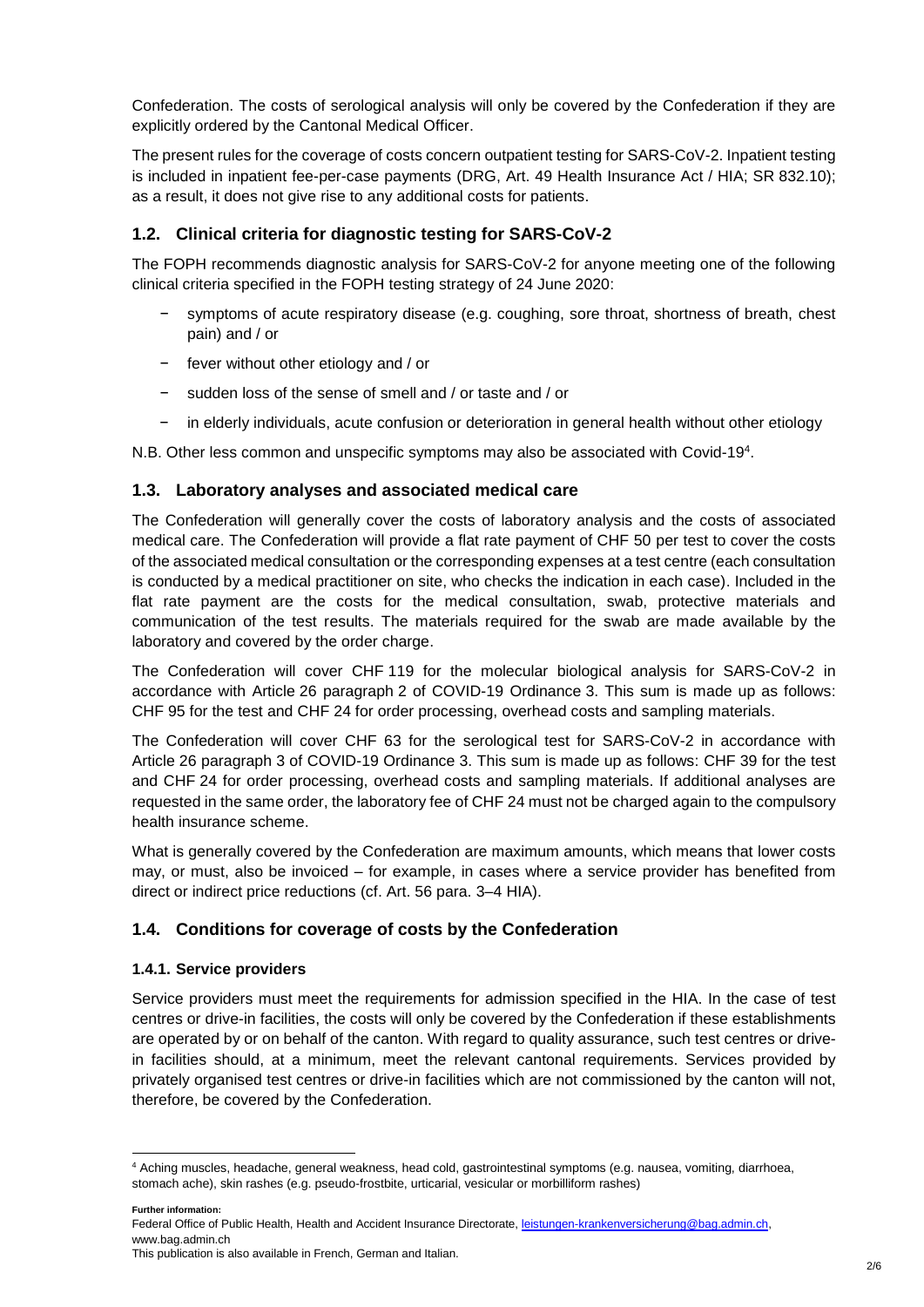Analysis for SARS-CoV-2 must be ordered by a medical practitioner.

#### **1.4.2. Sampling**

The service provider, as specified in the HIA, or the test centre operated by or on behalf of the canton, doing the sampling and is also responsible for completion of the laboratory order with the patient's personal details (including health insurance details), clinical information and the indication for the analysis. Responsibility for assessing compliance with the requirements for the coverage of test costs rests with a medical practitioner.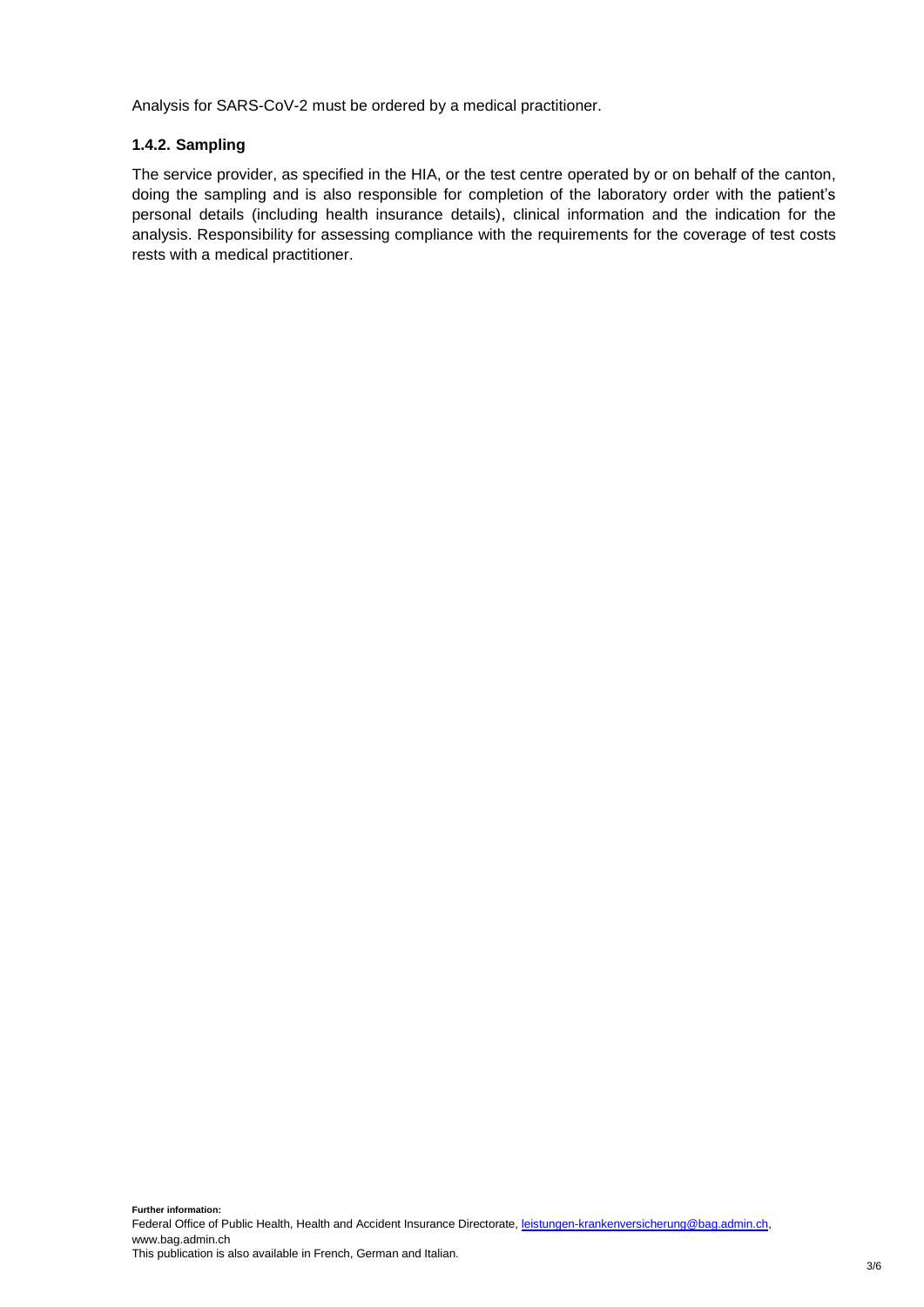## Overview: Coverage of analyses for SARS-CoV-2



Patients must be informed by the medical practitioner of any additional costs arising for which they are liable.

\* to military insurance for persons insured there (active or retired military professionals, militia, civilian service and civil protection); for those not insured in Switzerland, the Common Institution under Art. 18 of the Health Insurance Act (HIA) is responsible.

**Further information:**

Federal Office of Public Health, Health and Accident Insurance Directorate[, leistungen-krankenversicherung@bag.admin.ch,](mailto:leistungen-krankenversicherung@bag.admin.ch) 

www.bag.admin.ch

This publication is also available in French, German and Italian.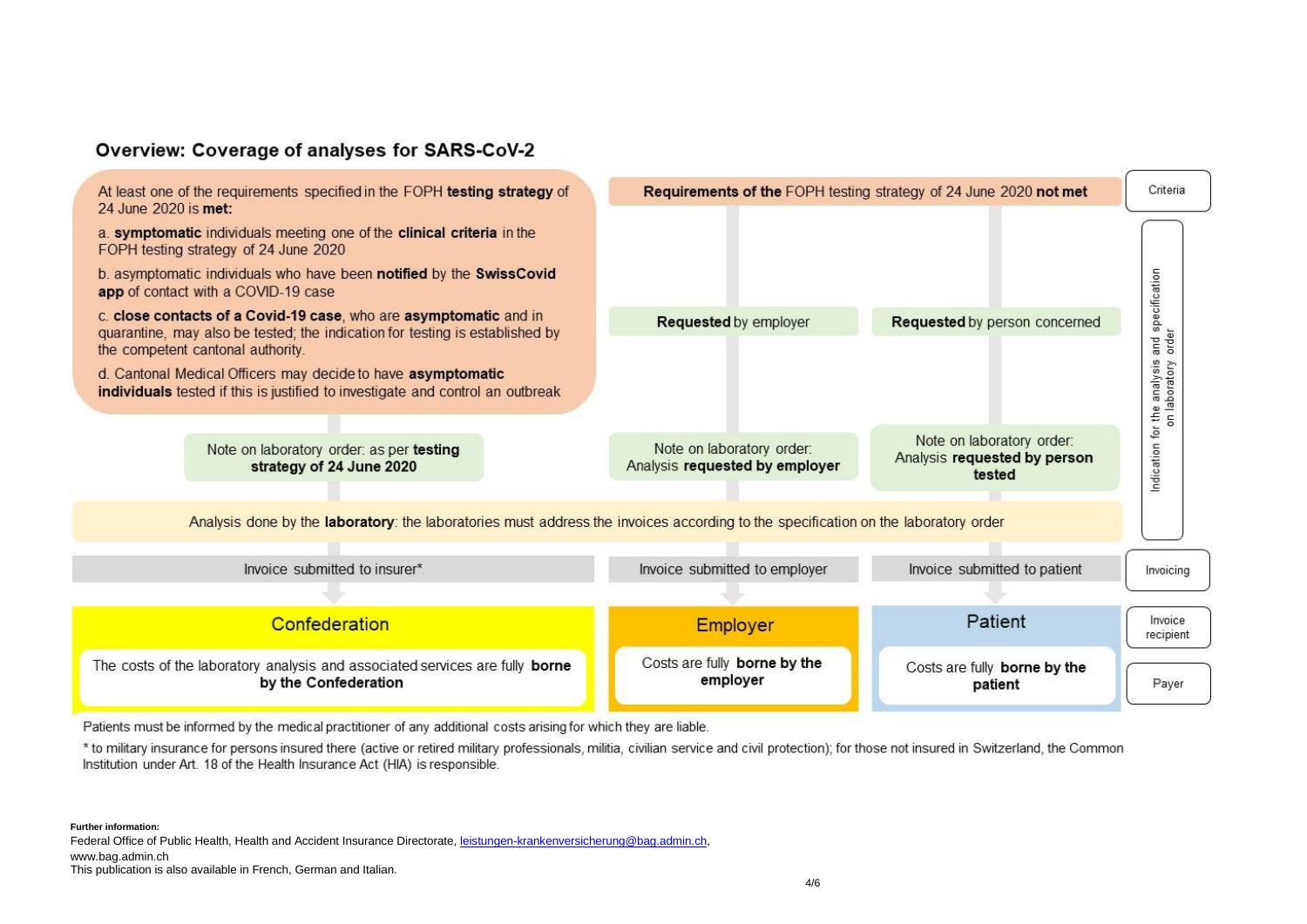# **2. Technical procedure**

## **2.1. Invoicing**

The service providers submit the invoice, specifying the ZSR number / GLN number, to the insurer responsible (health insurer, Military Insurance), or to the Common Institution. The individual cost components – for sampling and the laboratory analysis – are to be itemised on the invoice and invoiced separately by the service provider concerned. The insurer responsible is the provider of coverage against illness for the person tested. For those not insured in Switzerland, the Common Institution under Article 18 of the HIA is responsible.

Invoices are to be submitted in a standardised form, as specified in Article 26a paragraph 1 of COVID-19 Ordinance 3, including the administrative and medical information specified in Article 59 of the Health Insurance Ordinance (HIO, SR 832.102), to the insurer responsible, or to the Common Institution, under the *tiers payant* system, in accordance with Article 42 paragraph 2 HIA. The insurer, or the Common Institution, communicates the number of medical and laboratory standard charges financed in advance and the number of insured persons, and submits invoices quarterly to the Confederation. The person tested is **not liable for any co-payment** for medical care in accordance with Article 26 paragraph 6 of COVID-19 Ordinance 3<sup>5</sup>.

For additional investigations or medical care which are not required for SARS-CoV-2 sampling and which are performed during or as a result of the coronavirus consultation (e.g. treatment for Covid-19), the act applicable in each case (HIA; AIA, SR 832.20; MIA, SR 833.1) is to be applied. Medical practitioners must inform the person concerned of any costs arising which are not covered by the Confederation's flat rate coverage, and which thus give rise to additional costs (e.g. co-payment) for the patient. Such services are to be invoiced separately from the analysis by the service provider, in accordance with the applicable provisions in the relevant federal act.

Invoices are generally to be submitted electronically (applicable standard: General Invoice Request of the Data Exchange Forum).

While COVID-19 Ordinance 3 is in force (until 13 September 2020), item no. 3186.00 of Annex 3 to the Health Insurance Benefits Ordinance<sup>6</sup> must not be applied for testing for SARS-CoV-2 in connection with Article 26a paragraph 2.

#### **2.2. Tariffs and tariff numbers to be used by service providers**

The following tariffs and tariff numbers may only be used for tests carried out in accordance with the FOPH testing strategy (Section 1.1).

- Invoicing of the **medical flat rate / sampling** in accordance with Article 26 paragraphs 2 and 3 of COVID-19 Ordinance 3, specifying:
	- o For medical practices
		- Tariff: 406
			- **Tariff no.: 3028**
			- Designation: "Medical flat rate for SARS-CoV-2 test in accordance with FOPH testing strategy – flat rate for medical practitioners"
			- Price: CHF 50.00 (in accordance with Art. 26 para. 2 and 3 of COVID-19 Ordinance 3)
			- Chargeable no more than once per calendar day
	- o For hospitals
		- **Tariff: 003**
		- Tariff no.: 99.9010.00.31

**Further information:**

-

Federal Office of Public Health, Health and Accident Insurance Directorate[, leistungen-krankenversicherung@bag.admin.ch,](mailto:leistungen-krankenversicherung@bag.admin.ch) www.bag.admin.ch

<sup>5</sup> Art. 26 para. 6 COVID-19 Ordinance 3

<sup>6</sup> KLV, SR 832.112.31

This publication is also available in French, German and Italian.